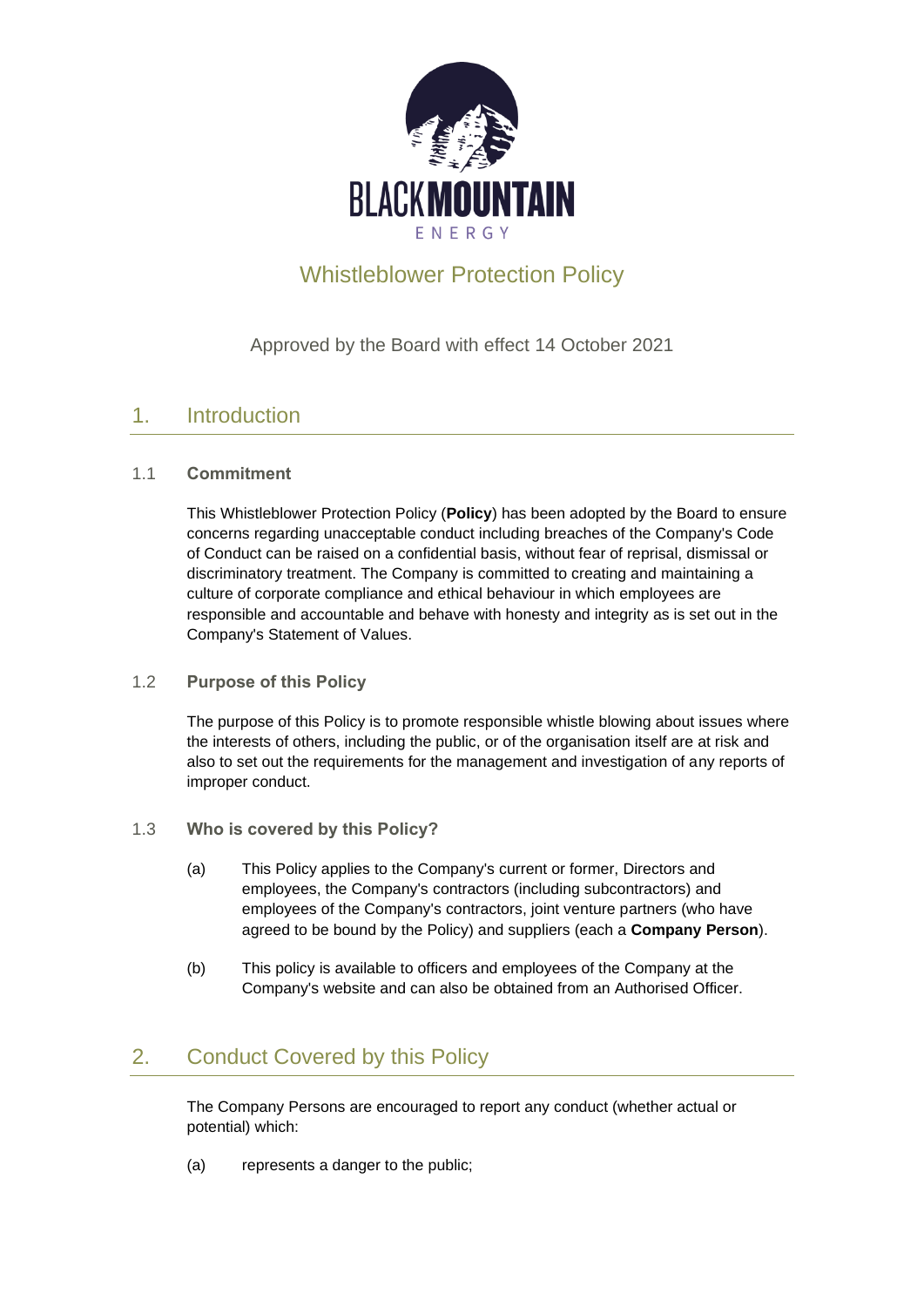- (b) breaches any internal policy or code of the Group;
- (c) constitutes dishonest, fraudulent, illegal or corrupt activity, including bribery;
- (d) constitutes theft, drug distribution, sale or use, violence, assault, intimidation, criminal damage to property;
- (e) constitutes harassment, discrimination, victimisation or bullying;
- (f) is potentially damaging to the Group, its employees or a third party such as unsafe work practices, environmental damage, health risks or abuse of the Group's property or resources;
- (g) may cause the Group financial loss, damage its reputation or be otherwise detrimental to the Group's interests;
- (h) causes, or threatens to cause, Detriment to anyone because that person knows, believes or suspects that a Report has been, or might be, made under this Policy; or
- (i) indicates any other misconduct or an improper state of affairs or circumstances in relation to a Group company.

## 3. Reporting and Investigating Unacceptable Conduct

- 3.1 **Reporting of Unacceptable Conduct**
	- (a) If a Company Person suspects that unacceptable conduct listed in Section [2](#page-0-0) has occurred, then they should contact one of the Authorised Officers listed in [Schedule](#page-7-0) 1.
	- (b) A Company Person can make a report by calling or emailing the Authorised Officers pursuant to the contact details listed in [Schedule](#page-7-0) 1.
	- (c) In the event the report is in respect of the persons named above, the report should be made to the Board.
	- (d) The Company Person making the complaint will have the option of either:
		- (i) identifying themselves; or
		- (ii) remaining anonymous.
	- (e) For unacceptable conduct to be investigated, the Authorised Officer will require sufficient information to form a reasonable basis for investigation. For this reason, Company Persons should provide as much information as possible, in any form, about the alleged unacceptable conduct.
	- (f) This could include: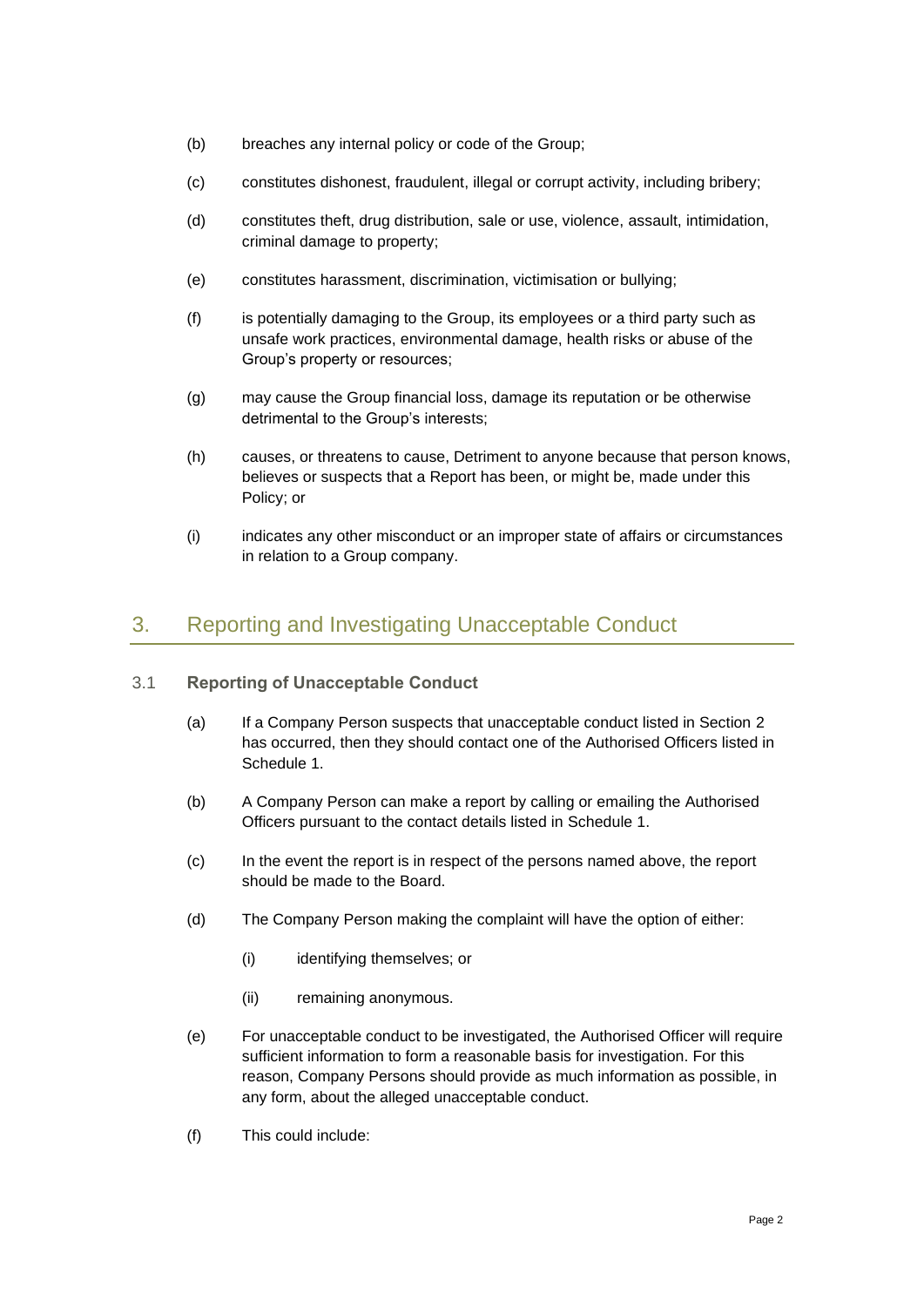- (i) the date, time and location;
- (ii) the name(s) of person(s) involved and possible witnesses;
- (iii) evidence of the events (eg documents, emails); and
- (iv) steps the Company Person may have already taken to report the matter or resolve the concern.

#### 3.2 **Investigation**

- (a) Upon receiving a complaint, the Authorised Officer will determine who will investigate the matter. They cannot appoint anyone implicated directly or indirectly in the complaint.
- (b) The investigation must be conducted:
	- (i) as soon as possible after the initial compliant is reported;
	- (ii) through the best endeavours of the Authorised Officer, in a timely, thorough, confidential, objective and fair manner;
	- (iii) as is reasonable and appropriate having regard to the nature of the unacceptable conduct and all of the circumstances.
- (c) Where appropriate the Authorised Officer will update the Company Person on the progress of the investigation. Company Persons must keep confidential any details of the investigation, its progress or its outcome.
- (d) An internal report on the outcome of the investigation, including any recommended actions, will be prepared by the Authorised Officer.
- (e) The Company person will be informed of the outcome unless they have remained anonymous.

#### 3.3 **Outcome**

- (a) The outcome of the investigation may result in disciplinary action including but not limited to dismissal. Serious criminal matters will be reported to the police or the appropriate regulatory authorities.
- (b) The Authorised Officer cannot be subject to legal liability for the report they produce.

#### 3.4 **Escalation**

If the Company Person is dissatisfied with the outcome of the investigation they can escalate their matter to:

(a) the Board; or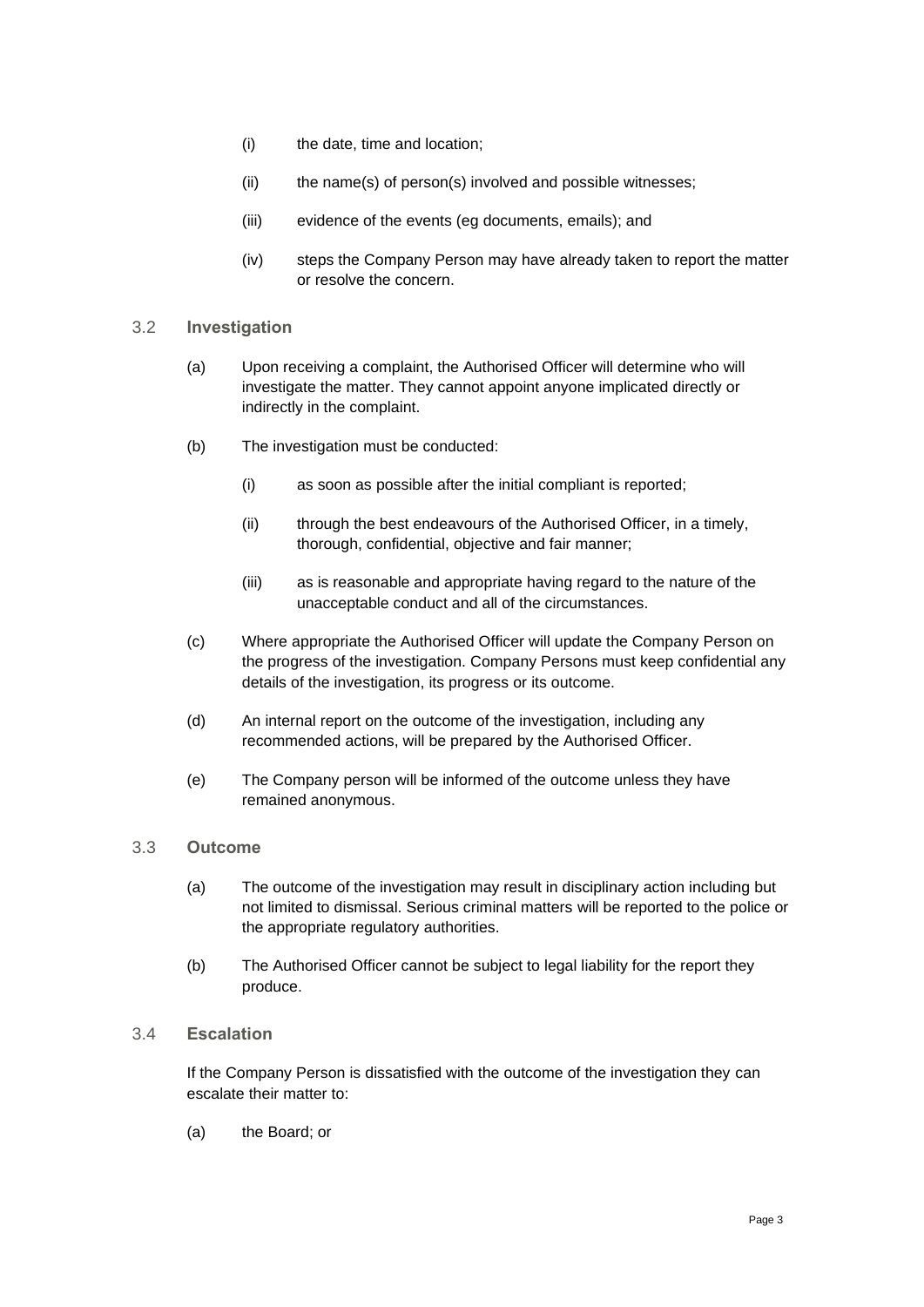#### (b) ASIC's Office of the Whistleblower.

### 4. Protecting Confidentiality and Privacy

#### 4.1 **Confidentiality**

If a Company Person makes a report of unacceptable conduct under this Policy, and the Company is aware of that person's identity, the Company will make every reasonable endeavour to ensure that person's identity is protected from disclosure. The Company will not disclose the Company Person's identity unless:

- (a) the Company Person making the report consents to the disclosure;
- (b) the disclosure is required by law;
- (c) the disclosure is necessary to prevent or lessen a serious threat to a person's health or safety; or
- (d) it is necessary to protect or enforce the Company's legal rights or interests or to defend any claims.

#### 4.2 **Protecting the Company Person**

- (a) Company Persons who make complaints in good faith and who have not themselves engaged in improper conduct will not be personally disadvantaged by:
	- (i) dismissal;
	- (ii) demotion;
	- (iii) any form of harassment;
	- (iv) discrimination; or
	- (v) current or future bias.
- (b) However, disciplinary action may be taken against an individual making malicious or vexatious allegations.
- (c) The Company will take any action it considers necessary to protect the Company Persons and preserve the integrity of the investigation.
- (d) Note the Company has no power to offer any person immunity against prosecution in the criminal jurisdiction.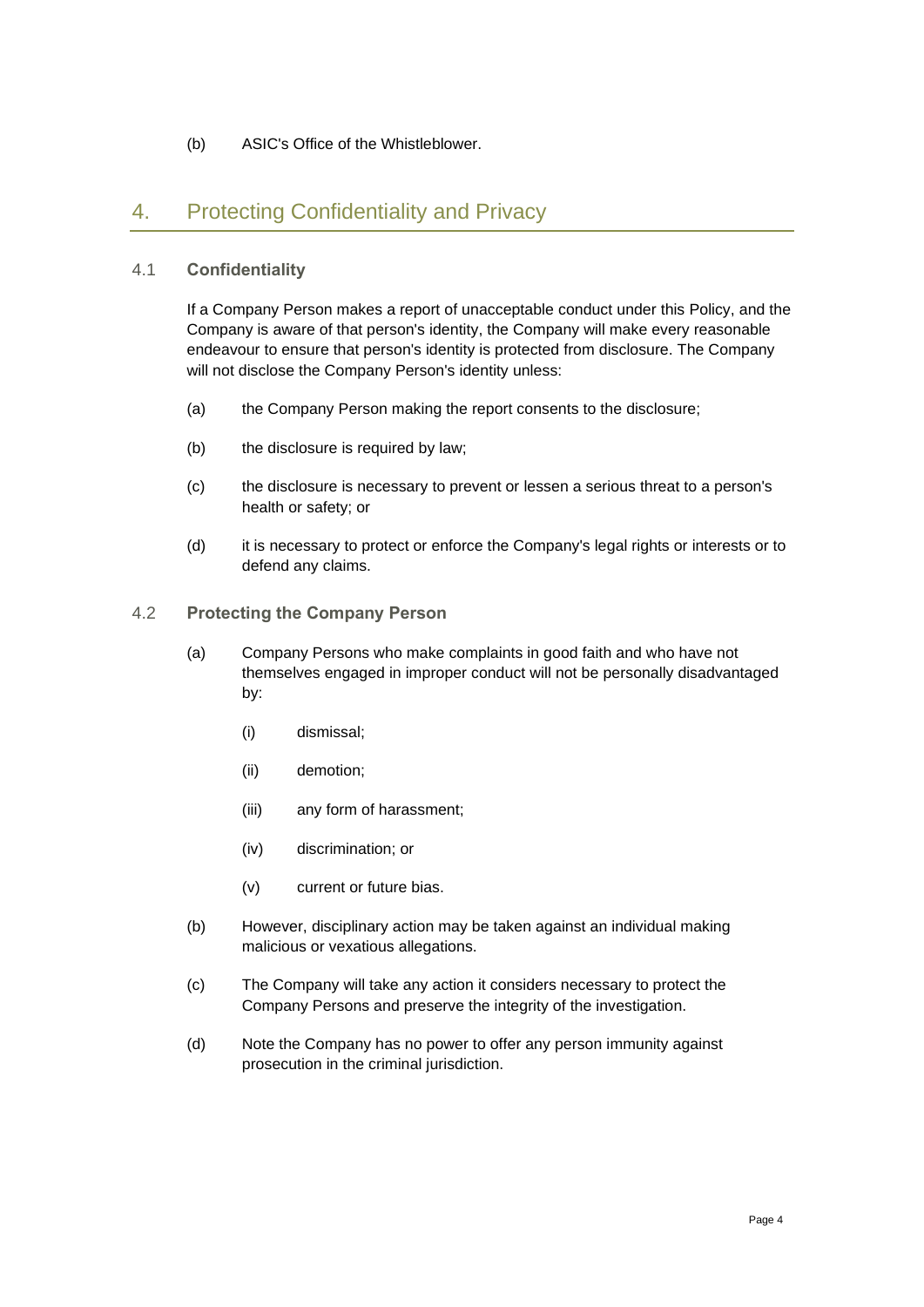## 5. General Reporting on Whistleblower Activity

- 5.1 The Company Secretary will prepare reports which contain a general summary of the number and type of incidents identified or complaints received through the Company's internal reporting processes, together with a description of the nature and results of any investigation conducted as a result of a reported incident or complaint.
- 5.2 These reports will be provided:
	- (a) to the Board at the end of any month where a report has been received by the Authorised Officer from the Company Person (or at a frequency to be determined by Board from time to time); and
	- (b) to the Audit and Risk Committee (or the Board until such time that the Audit and Risk Committee is established by the Board).

### 6. Training

- 6.1 The Company's expectation in relation to the reporting of improper conduct are outlined as part of the new employee induction program and as part of ongoing training and awareness programs.
- 6.2 The Company will also provide training to the Authorised Officers to ensure they follow this Policy in responding to Complaints.

### 7. Welfare of Company Persons

The Authorised Officer will take reasonable steps to maintain processes to monitor the welfare of Company Persons who have made complaints under this Policy to ensure the effectiveness of the protections under the Policy.

## 8. Consequences of non-compliance

A breach of this Policy may result in prison time, significant fines under the Corporations Act and disciplinary action.

## 9. Review of this Policy

- 9.1 The Company Secretary will use the reports provided under this Policy to monitor and review regularly the effectiveness of the whistleblower protection program described in this Policy.
- 9.2 The Board is responsible for reviewing this Policy to determine its appropriateness to the needs of the Company from time to time.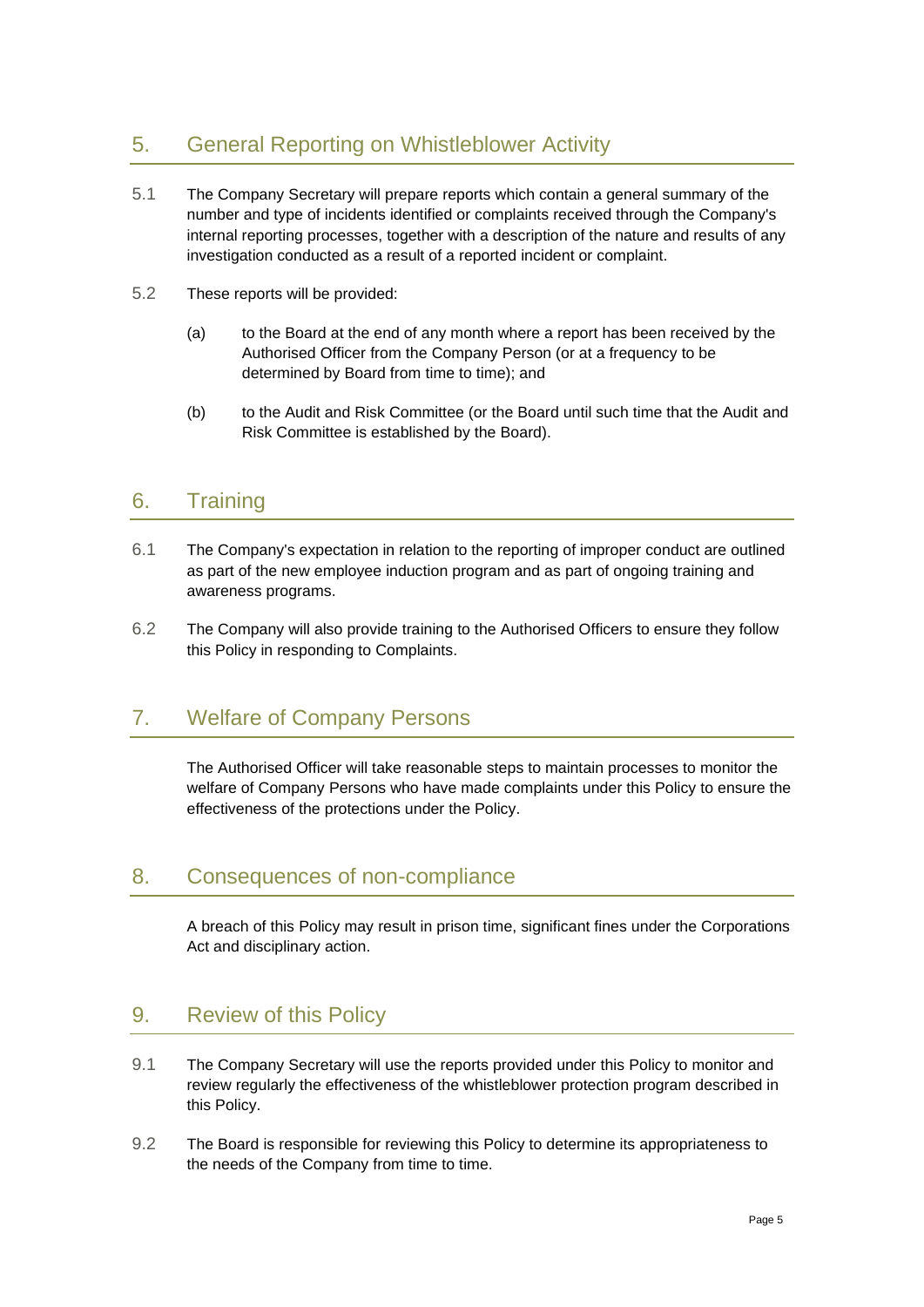9.3 This Policy may be amended by resolution of the Board.

### 10. Who to contact

Any questions relating to the interpretation of this Policy should be forwarded to the Company Secretary.

## 11. Glossary

| <b>ASX</b>                  | means ASX Limited ACN 008 624 691 or the securities<br>exchange operated by it (as the case requires).                                                                                    |                                                                                 |
|-----------------------------|-------------------------------------------------------------------------------------------------------------------------------------------------------------------------------------------|---------------------------------------------------------------------------------|
| <b>Authorised Officer</b>   | means a person listed in Schedule 1 or any other person<br>appointed by the Board from time to time.                                                                                      |                                                                                 |
| <b>Board</b>                | means the Company's board of directors.                                                                                                                                                   |                                                                                 |
| Chairman                    | means the person appointed as the chairman of the Board from<br>time to time.                                                                                                             |                                                                                 |
| Company<br><b>Secretary</b> | means the person appointed as the company secretary of the<br>Company from time to time.                                                                                                  |                                                                                 |
| <b>Director</b>             | means the persons appointed as directors of the Company from<br>time to time.                                                                                                             |                                                                                 |
| Company                     | means Black Mountain Energy Ltd ACN 652 281 868.                                                                                                                                          |                                                                                 |
|                             | means the Company's Directors and employees, the Company's<br>contractors (including subcontractors) and employees of the<br>Company's contractors, joint venture partners and suppliers. |                                                                                 |
| <b>Company Person</b>       |                                                                                                                                                                                           |                                                                                 |
| <b>Detriment</b>            |                                                                                                                                                                                           | includes (without limitation):                                                  |
|                             | (a)                                                                                                                                                                                       | dismissal;                                                                      |
|                             | (b)                                                                                                                                                                                       | injury of an employee in his or her employment;                                 |
|                             | (c)                                                                                                                                                                                       | alteration of an employee's position or duties to his or<br>her disadvantage;   |
|                             | (d)                                                                                                                                                                                       | discrimination between an employee and other<br>employees of the same employer; |
|                             | (e)                                                                                                                                                                                       | harassment or intimidation;                                                     |
|                             | (f)                                                                                                                                                                                       | harm or injury (including psychological harm);                                  |
|                             | (g)                                                                                                                                                                                       | damage to a person's property; and                                              |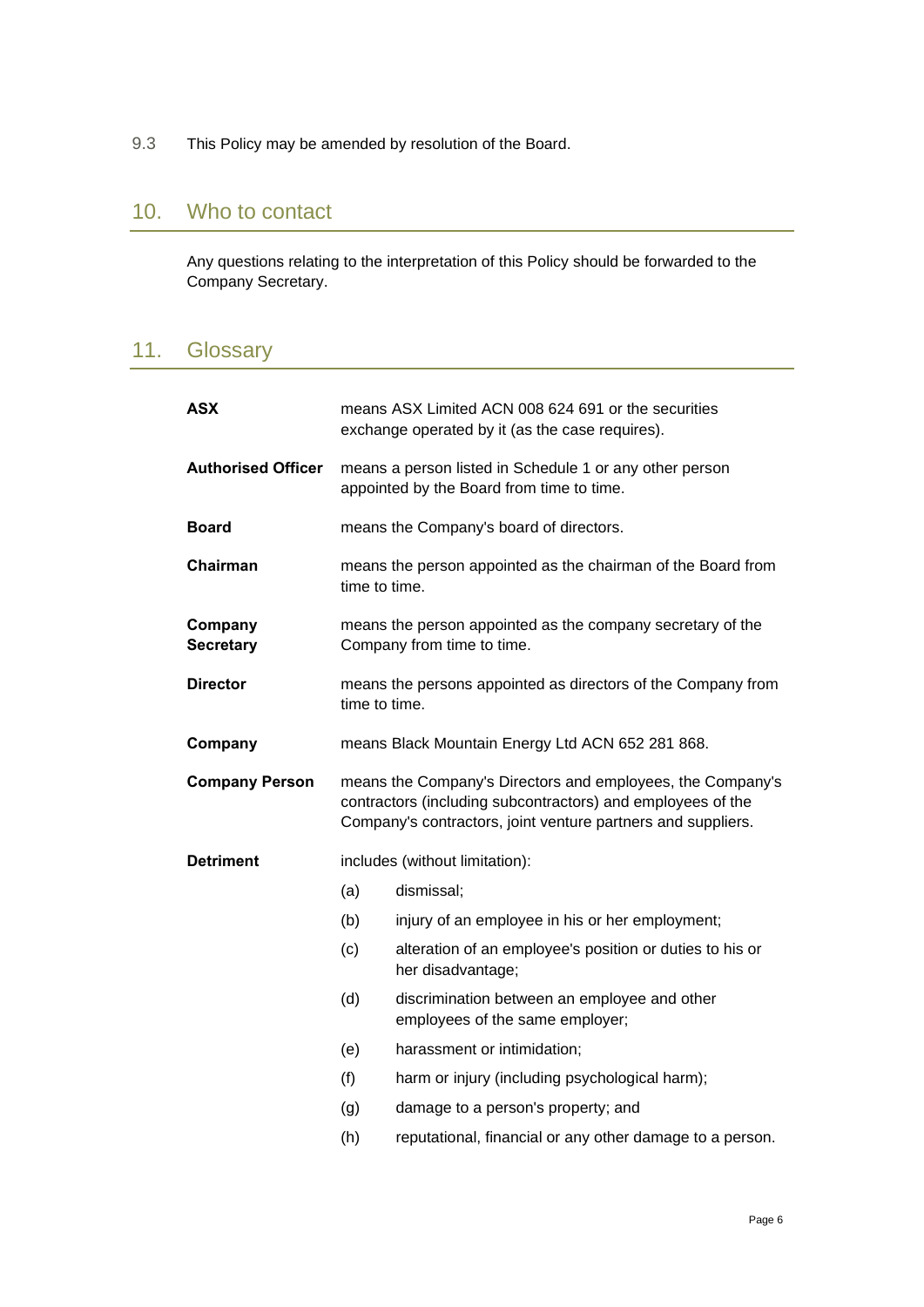| Group         | means the Company and each entity it controls.                  |
|---------------|-----------------------------------------------------------------|
| <b>Policy</b> | means this document or any amending or replacement<br>document. |